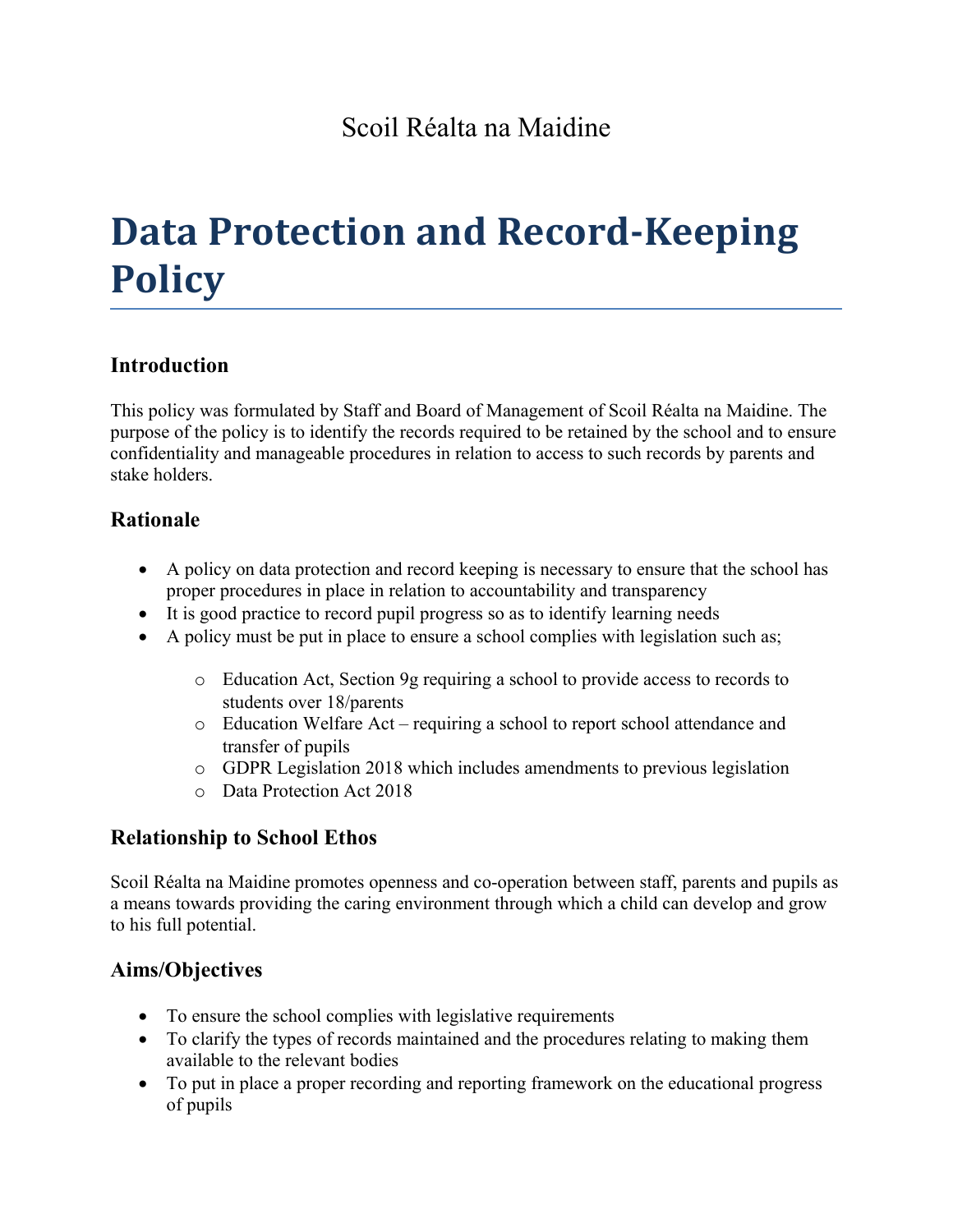- To establish clear guidelines on making these records available to parents and past pupils who are over  $18$
- To stipulate the length of time records and reports will be retained.

# **Guidelines**

The Principal assumes the function of data controller and supervises the application of the Data Protection Act within the school. The data under the control of the Principal comes under the following headings.

### **1. Personal Data**

This data relates to personal details of the students such as name, address, date of birth, gender, ethnic origin, nationality, religious belief, medical details, dietary information, PPSN, contact details and parents names. These are kept in the secretary's office in a locked filing cabinet.

## **2. Student Records**

Student records are held in the locked archive store.

Student records may contain:

- Personal details of the student
- Medical sensitive data
- School report cards
- Psychological/Clinical/Occupational Therapy/Speech and Language Assessments
- **Standardised Test Results**
- Attendance Records
- Screening Test such as MIST and NRIT
- Data Protection
- Teacher designed tests. Each class teacher designs his/her own test template
- Diagnostic Tests Reports
- Individual Education Plans
- Learning Support/Resource Data such as records of permission/refusal to access LS/RT services in the school,
- Portfolios of student work e.g. Art
- Details of behavioural incidents or accidents.

## **3. Staff Data**

This data relates to personal and professional details of the Staff such as name, address, date of birth, contact details, payroll number, attendance records, qualifications, school records, sick leave, CPD, curriculum vitae, school returns, classes taught, seniority and supervision payments.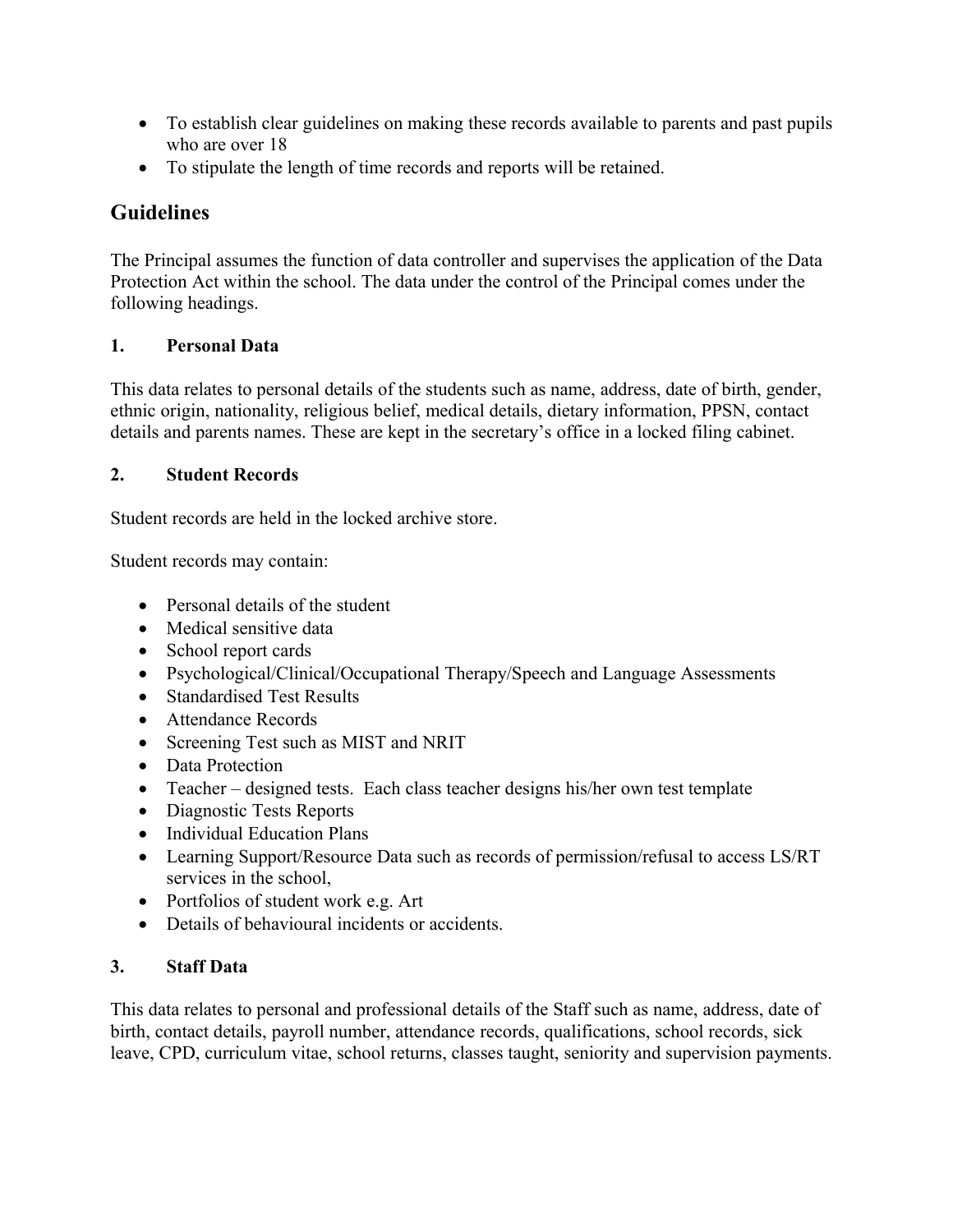#### **4. Administrative Data**

- Attendance Reports
- Accident Report Book
- Administration of Medicines Indemnity Form
- Policies
- HSE files
- Board of Management files
- Accounts

#### **Access to Records**

The following will have access where relevant and appropriate to the data listed above:

- Parents/guardians see Appendix 1 from CPMSA outlining details of access
- Past pupils over 18
- Health Service Executive
- Designated school personnel
- Department of Education & Skills
- Second-level schools

A parental authorisation form must be completed by parents in the event of data being transferred to outside agencies such as health professionals etc. Outside agencies requesting access to records must do so in writing giving seven days notice. Parents/Guardians can make such a request either by email or in writing. The right to erasure or rectification is available to change any mistakes or inaccuracies by proper authorisation through the same procedures.

The Annual School Report is issued by post in June each year. A standardised school report form is used.

#### **Storage**

All records are stored in the school for a minimum of 7 years until the past pupil reaches the age of 21. Psychological reports, IEPs, Child Protection Reports, School Register and Roll Books are kept indefinitely in line with data retention legislation. /These records are stored in locked archive store.

A pupil profile and selection of records are held by each teacher in his individual classroom and passed on to the next teacher as the child moves to the next class.

Access to these stored files is restricted to authorised personnel only.

Computerised records, systems are password protected. Records for past pupils are printed and stored with other pupil information in the locked archive store.